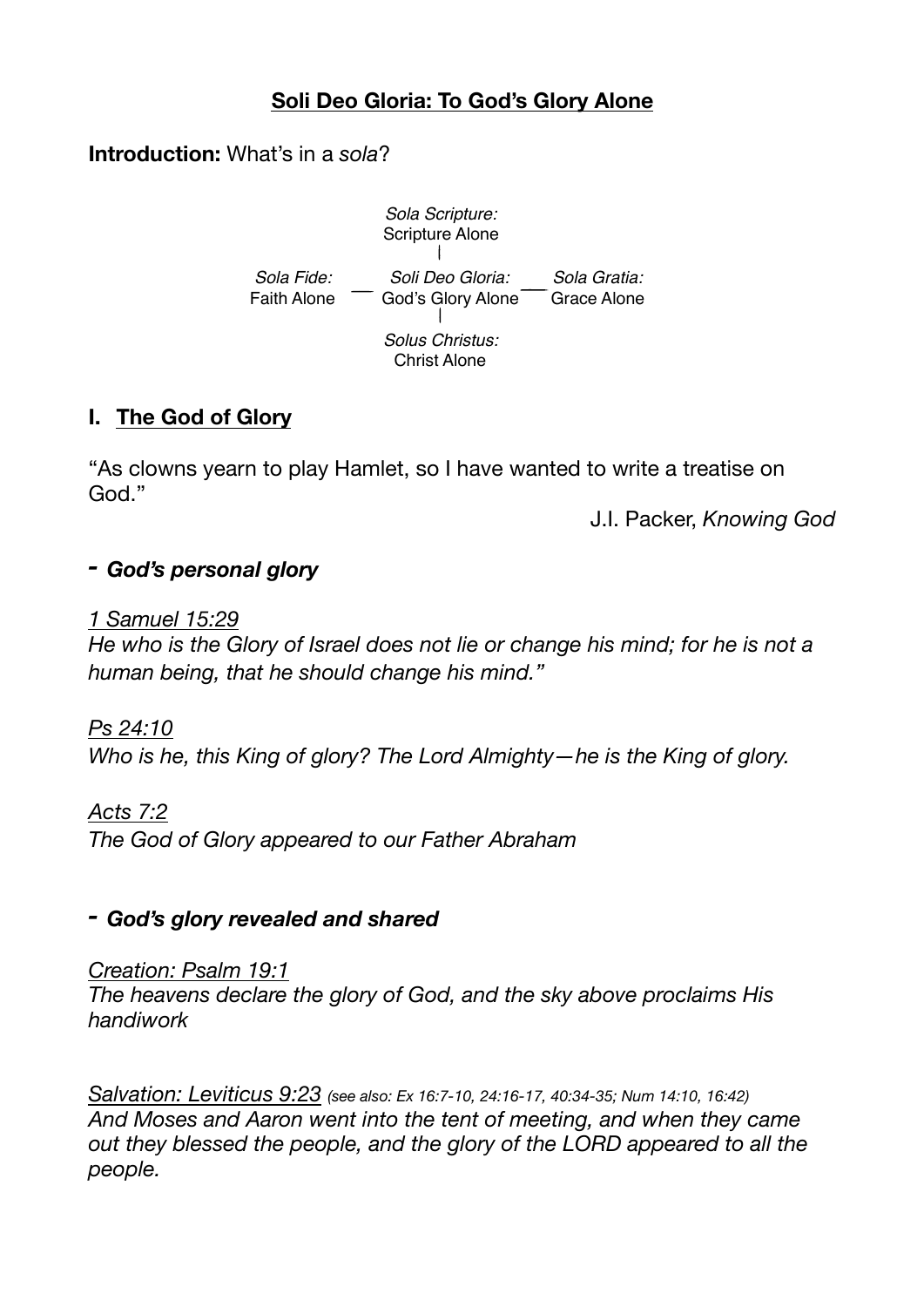### *The Son: Hebrews 1:3*

*He is the radiance of the glory of God and the exact imprint of his nature*

#### *The gospel: 2 Corinthians 3:12-18*

*Since we have such a hope, we are very bold, not like Moses, who would put a veil over his face so that the Israelites might not gaze at the outcome of what was being brought to an end. But their minds were hardened. For to this day, when they read the old covenant, that same veil remains unlifted, because only through Christ is it taken away. Yes, to this day whenever Moses is read a veil lies over their hearts. But when one turns to the Lord, the veil is removed. Now the Lord is the Spirit, and where the Spirit of the Lord is, there is freedom. And we all, with unveiled face, beholding the glory of the*  Lord, are being transformed into the same image from one degree of glory to *another. For this comes from the Lord who is the Spirit.*

"God hath all life, glory goodness blessedness, in and of himself…nor deriving any glory from (his creatures), but only manifesting his own glory in, by, unto and upon them."

*- Westminster Confession of Faith, 2.2* 

"The 'glory of the Lord' is the splendour and brilliance that is inseparably associated with all of God's attributes and his self-revelation in nature and grace, the glorious form in which he appears everywhere to his creatures."

- Herman Bavinck, *Reformed Dogmatics vol.II*

**Application:** A right orientation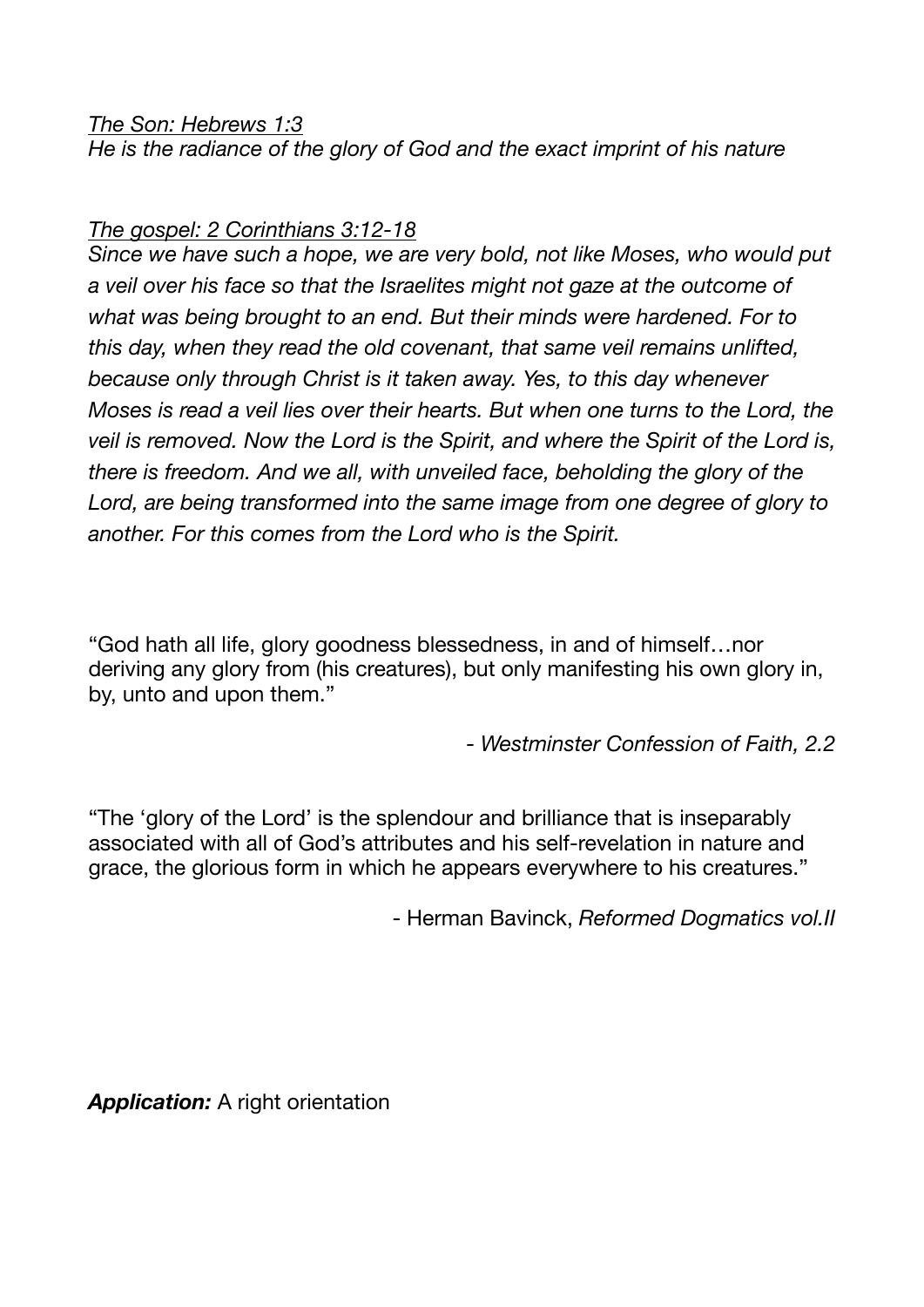# **II. Salvation:** *of* **and** *by* **God**

- i) The sovereign grace of the Father
- ii) The glorious Son, the Redeemer *(cf John 1:14-18;1 Cor 2:8; 2 Cor 4:4-6, John 12:27-32, 17:1)*

"It is not sufficient for anyone, and it does him no good, to recognise God in his glory and majesty, unless he recognises him in the humility and shame of the cross."

- Martin Luther, *Heidelberg Disputation, 1518* 

iii) The sealing of the Spirit

# **III.All things: for God**

- i) Orientation in the age of the Self
- *- Towards God*
- *- Towards glory as defined in Scripture cf 1 Cor 1, 2 Cor 3 etc*
- ii) The worship of the Church, gathered and scattered
- *- God-centred as we gather: the Word, prayer and the sacraments*